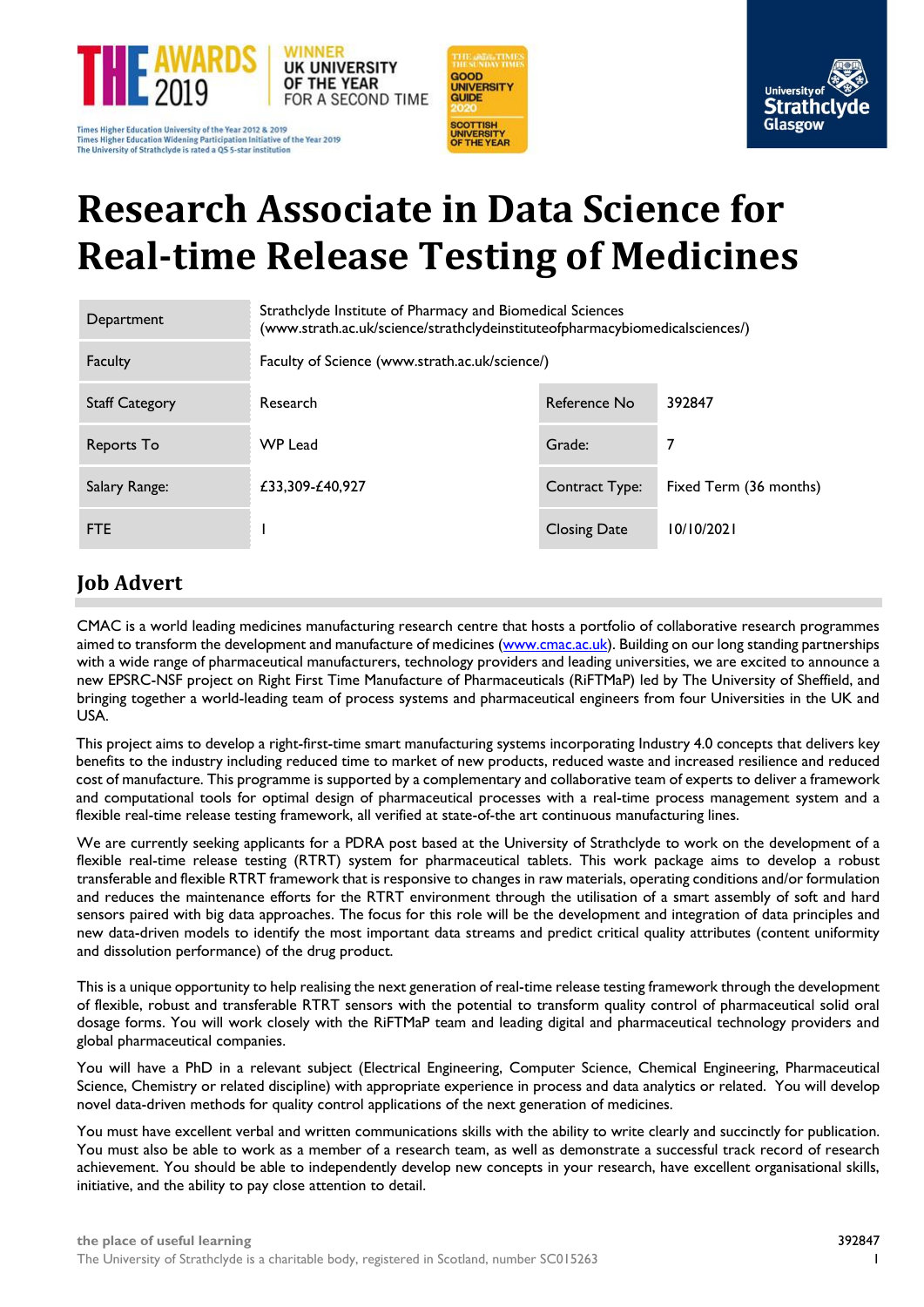# **Job Description**

# **Brief Outline of Job:**

To develop a robust, transferable and flexible real-time release testing (RTRT) framework through the utilisation of a smart assembly of soft and hard sensors paired with big data approaches. This ambitious aim will be realised by working closely with the entire RiFTMaP team in the UK and US.

# **Main Activities/Responsibilities:**

| I.             | Develop a flexible, robust RTRT sensors to predict tablet content uniformity and dissolution performance using a<br>combination of soft and hard sensors paired with Machine Learning (ML) / Deep Learning (DL) models. |
|----------------|-------------------------------------------------------------------------------------------------------------------------------------------------------------------------------------------------------------------------|
| 2.             | Develop a sensor sensitivity index using ML approaches that enables the identification of the most critical sensors for<br>measuring a quality attribute of interest.                                                   |
| 3.             | Demonstrate the RTRT framework in continuous manufacturing lines at Sheffield and Purdue.                                                                                                                               |
| 4 <sub>1</sub> | Integrate models and datasets from RiFTMaP partner organisations to enable the development of data-driven RTRT<br>sensors.                                                                                              |
| 5.             | Work closely with key staff from within the project team and external stakeholders including digital technology and<br>global pharmaceutical companies.                                                                 |
| 6.             | Engage in regular project meetings, sharing updates on work and collating feedback to ensure research aligns project<br>objectives.                                                                                     |
| 7.             | Provide regular reports on progress to project team to ensure the timely delivery of high quality research with impact.                                                                                                 |
| 8.             | Disseminate results emerging from research in an effective and timely manner and submit publications to high quality<br>peer reviewed journals.                                                                         |
| 9.             | Develop and participate in networks to foster research collaborations, inform the development of RiFTMaP research<br>objectives and identify potential sources of future funding.                                       |
| 10             | Carry out Department/School, Faculty and/or University administrative and management functions, for example through<br>membership of committees.                                                                        |
| $\mathbf{H}$   | Engage in continuous professional development.                                                                                                                                                                          |

# **Person Specification**

# **Educational and/or Professional Qualifications**

(E=Essential, i.e. a candidate must meet all essential criteria to be considered for selection, D=Desirable)

- E1 Degree in a relevant subject (Electrical Engineering, Computer Science, Chemical Engineering, Pharmaceutical Science, Chemistry or related discipline).
- E2 PhD (or equivalent professional experience) in a relevant subject area (Electrical Engineering, Computer Science, Chemical Engineering, Pharmaceutical Science, Chemistry or related discipline).
- D1 Membership of relevant Chartered/professional body.

# **Experience**

- E3 Experience implementing AI models and the application of AI methodologies including Machine Learning (ML) and Deep Learning (DL).
- E4 Expertise in process and/or data analytics with application in chemical/pharmaceutical manufacturing.
- E5 Familiarity and experience creating structured data e.g. database development.
- E6 Experience integrating model codes and developing interfaces and data services for non-expert users.
- E7 Expertise in working with collaborative multidisciplinary teams and ensuring key targets are met.
- D2 Expertise in the application of process analytical technologies (PAT) in pharmaceutical manufacturing.

# **Job Related Skills and Achievements**

E8 Excellent programming skills.

E9 Ability to plan and organise workload, including the ability to supervise and delegate work.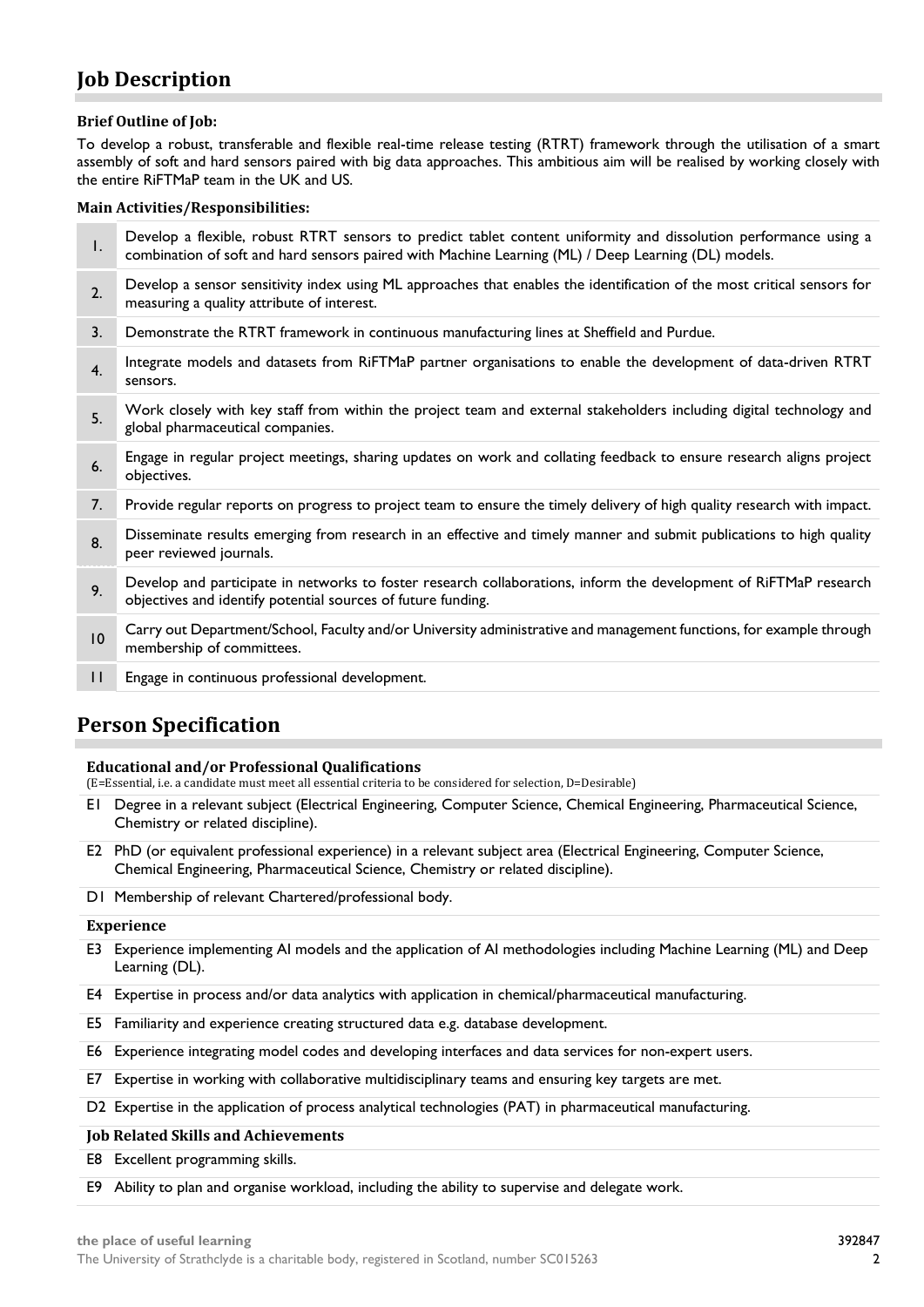- E10 Ability to work with partners out with the University and promote the RiFTMaP's research.
- E11 Excellent organisational skills to plan, execute and report on research project.
- E12 Ability to provide student supervision and teaching activities.

#### E13 Good computer literacy.

#### **Personal Attributes**

E14 Excellent interpersonal and communication skills, with the ability to listen, engage and persuade, and to present complex information in an accessible way to a range of audiences.

E15 Ability to work within a team environment.

E16 Excellent written and oral communication skills.

E17 Ability to work to deadlines with accuracy and precision.

E18 Proactive and able to use initiative.

D3 Ability to influence senior colleagues to implement change.

#### **Other Relevant Factors**

E19 Ability to balance work and time between conflicting demands.

E20 Able to present at conferences and seminars with authority and coherence.

# **Application Procedure**

Applicants are required to complete an application form including the name of three referees who will be contacted without further permission, unless you indicate that you would prefer otherwise. Applicants should also submit a Curriculum Vitae and a covering letter detailing the knowledge, skills and experience you think make you the right candidate for the job. Applicants should also complete the Equal Opportunities Monitoring Form.

# **Other Information**

Further information on the application process and working at Strathclyde can be found on our website [\(http://www.strath.ac.uk/hr/workforus\)](http://www.strath.ac.uk/hr/workforus).

Informal enquiries about the post can be directed to Dr Daniel Markl, Co-I and WP4 Lead (daniel.markl@strath.ac.uk).

#### **Conditions of Employment**

Conditions of employment relating to the Research staff category can be found at: [Conditions of Employment](http://www.strath.ac.uk/hr/careerpathways/informationtermsconditions/).

#### **Rewards and Benefits**

Our staff have access to a wide range of outstanding benefits that include financial rewards, family friendly and wellbeing benefits and career development opportunities, details of which can be found [here.](https://www.strath.ac.uk/workwithus/vacancies/rewardsbenefits/)

#### **Probation**

Where applicable, the successful applicant will be required to serve a 9 month probationary period.

#### **Pension**

The successful applicant will be eligible to join the Universities' Superannuation Scheme. Further information regarding this scheme is available from [Payroll and Pensions.](http://www.strath.ac.uk/finance/financialservices/pensions/)

#### **Relocation**

Where applicable, the University offers a relocation package to support new employees who meet the eligibility criteria. The relocation package is offered as a contribution towards costs incurred, and is designed to be flexible, allowing staff to use the financial support available in the way that will be most helpful to them. Further details are outlined in the Relocation Policy.

### **Interviews**

Formal interviews for this post will be held in October 2021.

# **Equality and Diversity**

We value diversity and welcome applications from all sections of the community.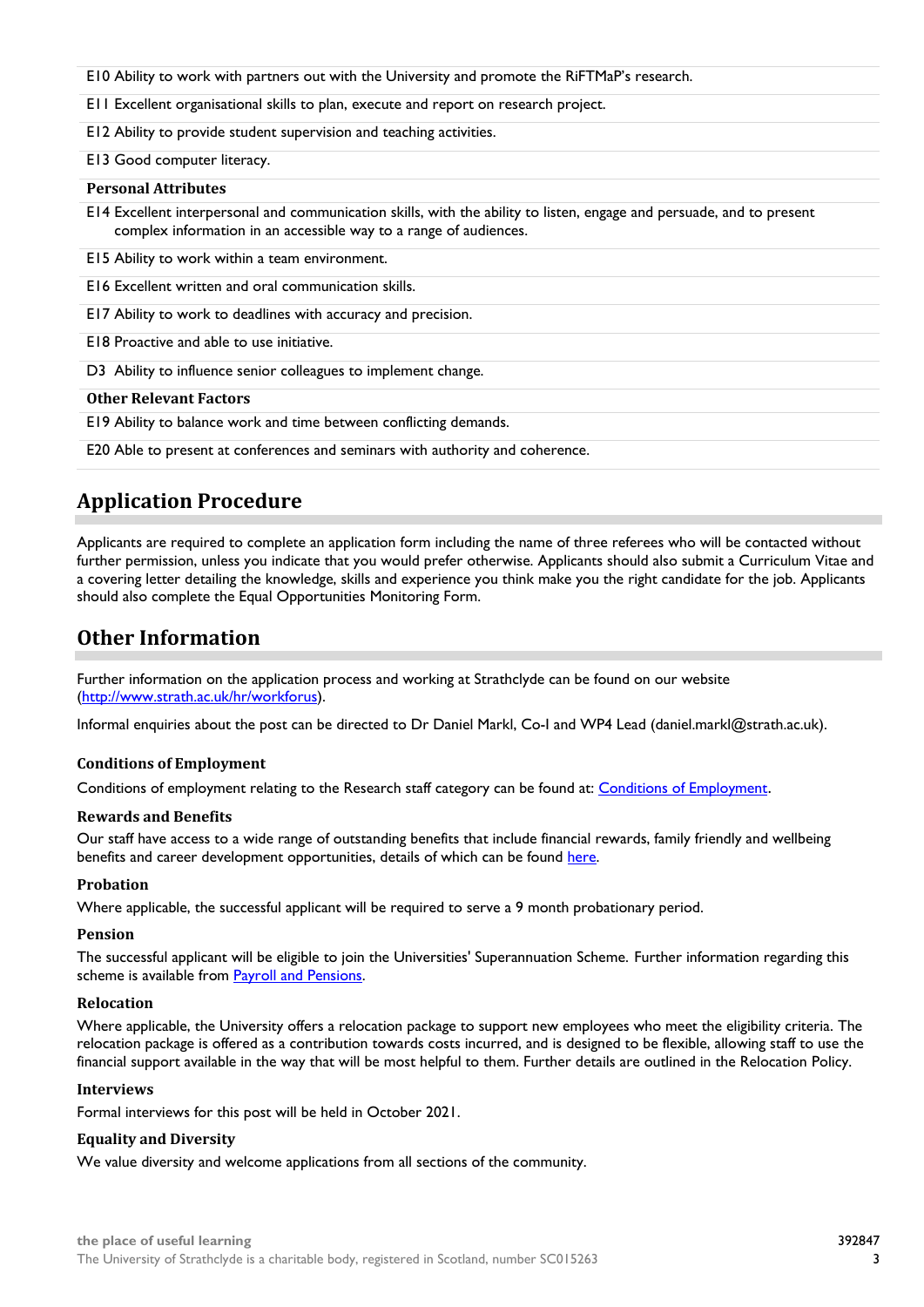The University currently holds a Bronze Athena SWAN award, recognising our commitment to advancing gender equality in academia across all academic disciplines and professional and support functions.

# **University Values**

The University's Values capture what we're all about: who we are, what we believe in and what we stand for. [Our Values](https://www.strath.ac.uk/whystrathclyde/values/) have been derived from how we act and how we expect to be treated as part of Strathclyde.







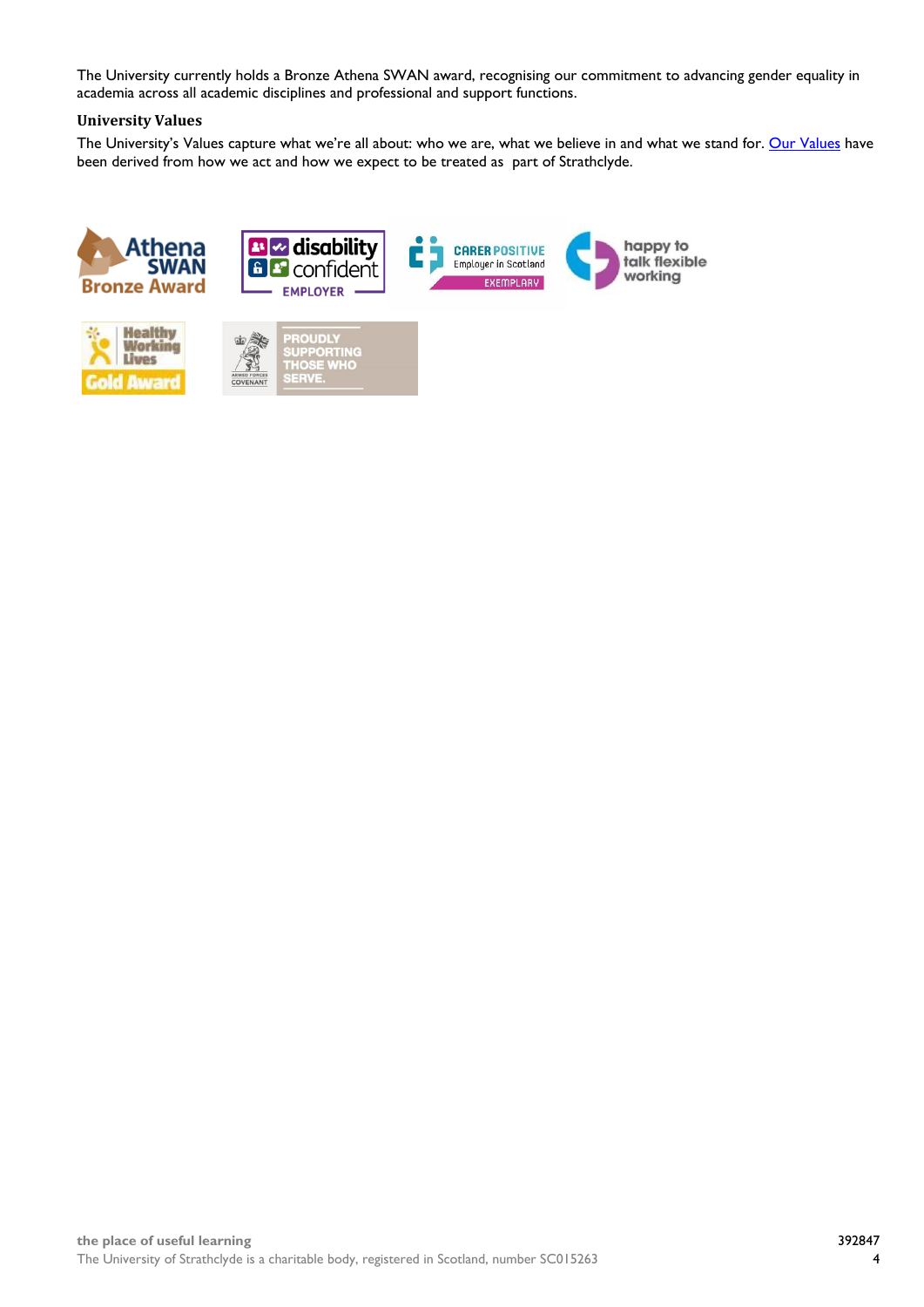# **Conditions of Employment**

Research Staff

# **1. GENERAL CONDITIONS**

Members of staff are subject to the Charter and Statutes and the Ordinances and Regulations of the University, published in the Calendar, and to any amendments or additions thereto approved by the University Court and, in the case of the Charter and Statutes, the Privy Council. Staff are also expected to familiarise themselves with, and adhere to, general University policies and procedures, as published on University web pages.

The University Court recognises Strathclyde Universities and College Union (SUCU) as the sole body with which it will negotiate and consult on all collective issues concerned with the terms and conditions of employment of Research Staff. Such terms and conditions may be varied by the University Court after negotiation and consultation with SUCU.

Each member of staff is responsible for the proper performance of allocated duties to the person or persons specified in the member of staff's letter of appointment and any accompanying papers.

The University is committed to ensuring that its business is conducted in an open and transparent manner and will take all appropriate steps to address risks of bribery or corruption. Members of staff are required at all times to act honestly and with integrity and to safeguard the resources for which they are responsible. The University has in place a robust Public Interest Disclosure (Whistleblowing) Policy to enable concerns to be brought to its attention. This is available at [www.strath.ac.uk/publicinterestdisclosure.](http://www.strath.ac.uk/publicinterestdisclosure) Other relevant policies, e.g. Fraud Prevention and Conflicts of Interests, can also be found on the University's website.

Any member of staff may at any time be exposed to commercially sensitive information, information related to potentially valuable intellectual property or information which may otherwise be of a confidential nature. This information, which could be found anywhere in the University, may be written or disclosed orally, can include information of a commercial or technical nature, and may be owned by the University or by third parties. The University requires all employees to keep any such information confidential in the first instance and not disclose, publish or otherwise disseminate it without prior consent of the University. Such confidentiality obligations are commonplace and in the commercial interests of the University. When in doubt advice should always be sought from Research and Knowledge Exchange Services prior to disclosure.

The University operates probationary periods for new staff, the duration of which will be specified in individual letters of appointment. The normal probation period for posts in this staff category is 9 months for those at grades 6 and 7, and 12 months for grades 8 and above. Further guidance on probationary procedures is published at [http://www.strath.ac.uk/staff/policies/hr/.](http://www.strath.ac.uk/staff/policies/hr/)

Further guidance on probationary procedures is published at [www.strath.ac.uk/hr.](http://www.strath.ac.uk/hr)

Further information on the terms and conditions specified in this document and other staffing policies and procedures can also be found at [www.strath.ac.uk/hr.](http://www.strath.ac.uk/hr)

### **2. SALARY**

Appointments are made at an appropriate salary point on the University's grading structure, with initial placing determined according to qualifications and experience. Increments are paid to staff on the 12 month anniversary of their appointment. Where this is not the first of the month, the increment will be paid on the first of the month directly



after the 12 month anniversary. This

allows 1 progression to the next point on the salary scale until the top guaranteed point of the scale is reached.

Salaries are paid directly to staff members nominated bank account, normally on the second last working day of the month.

# **3. HOURS OF WORK**

Working time is that required to fulfil the duties of the post. The University Court recognises that research staff carry out these duties in a variety of ways appropriate to the nature of the research activity, but expects regular contact to take place between the research staff employee and the supervisor/grantholder (where these positions are occupied by different individuals) during normal working hours on week days. There are exceptions to this pattern which may involve contact at other locations or in the evenings, or at weekends, but these arrangement will be made with the agreement of the member of staff concerned.

Duties may, by arrangement with Head of Department/School/Director, include some teaching associated with the post (up to a maximum of 40 hours per semester) for which no additional payment will be made.

Additional work which does not fall within the scope of that described above may by arrangement attract payment which must be authorised and processed through the payroll.

# **4. HOLIDAYS**

Annual leave entitlement is 31 days per year to be taken by agreement with the line manager. For staff members working on a part-time basis, holidays will be calculated on a pro-rata basis.

In addition to annual leave there is an entitlement to eleven public holidays per year which should be taken on days that the University is closed for this purpose. The University presently closes for four additional days over the Christmas and New Year period. **These additional days count against the annual leave entitlement.**

For staff members working on a part-time basis, public holiday entitlement will be calculated on a pro-rata basis.

Annual leave and public holiday entitlements should be taken in the leave year to which they relate. Up to five days leave can be carried forward into the new leave year subject to line management agreement. In exceptional circumstances, Heads of Department/School/Director may approve carry forward of accrued annual leave in excess of five days.

The University's expectation is that staff take all accrued holidays prior to their termination date. If staff have exceeded their entitlement the University will deduct an equivalent number of days pay from final salary payments.